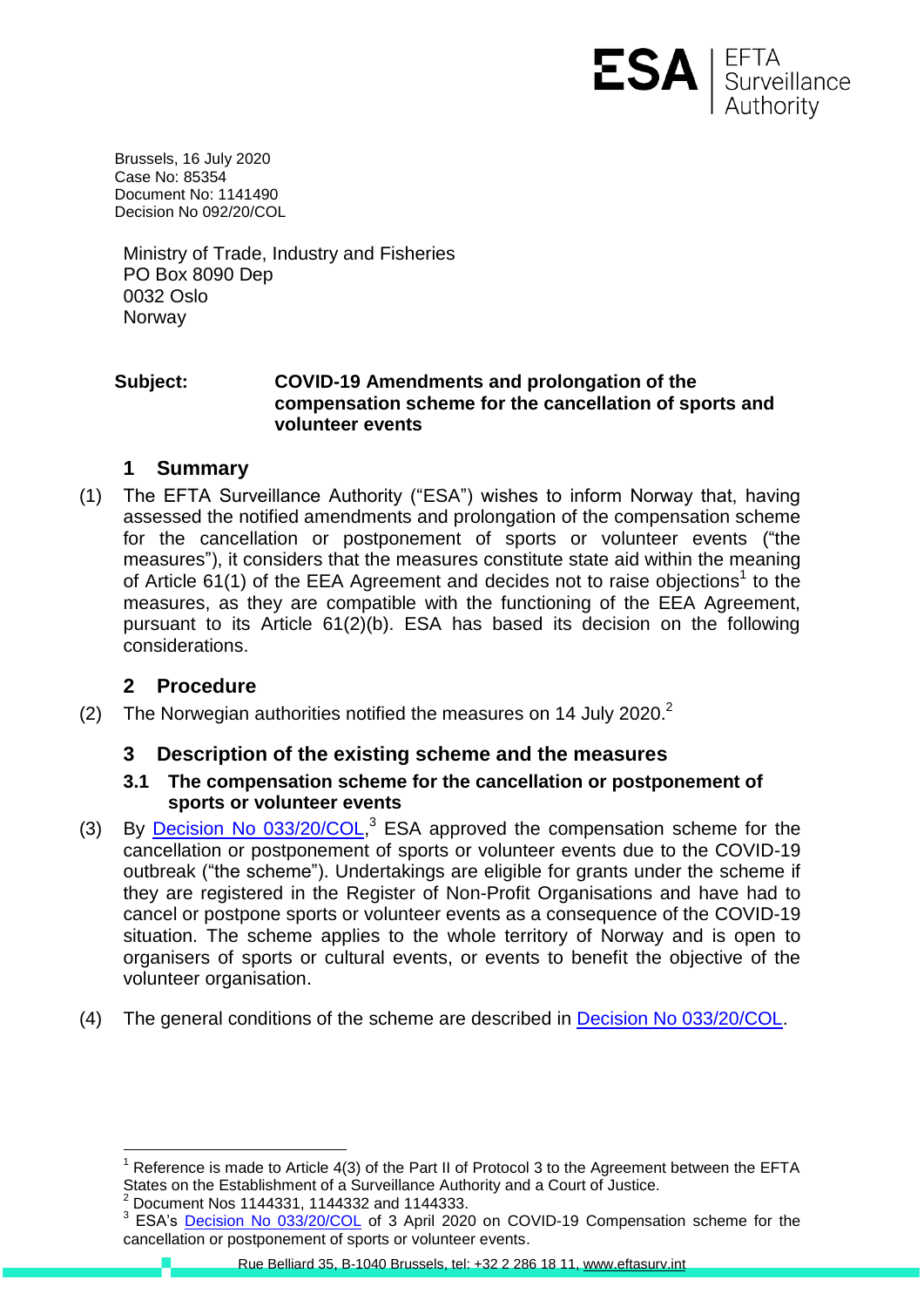### **3.2 The notified prolongation and amendments**

### *3.2.1 Objective*

- (5) The objective of the scheme is to compensate for eligible losses caused by the cancellation or postponement of sports and volunteer events to combat the spread of COVID-19.
- (6) With restrictions due to COVID-19 still in place, the level of activity will be affected throughout the summer in the volunteer and sports sector. It will be very difficult for undertakings in the sector, with reference to e.g. restrictions on public gatherings, to be able to resume normal activity in the time to come and until 31 August, due to the prolonging of the restrictions. Therefore, the Norwegian authorities intend to compensate for eligible losses until 31 August 2020.
- (7) Furthermore, the scheme, in its original form, has been found to not sufficiently cover the activities affected by the restrictions in place. As a result, the objective of the measures is to incorporate damages related to a broader scope of events, to include other specified and time-limited activities affected by the COVID-19 outbreak.
- (8) Finally, the Norwegian authorities intend to reduce the aid intensity, in order to incentivise the sector to resume activity rather than rely on full loss coverage for cancellations.

#### *3.2.2 The duration of scheme – prolongation*

(9) The existing scheme entered into force on 14 April 2020. It covered losses suffered from 5 March 2020 to 30 April 2020 included. The prolonged scheme will cover eligible losses suffered from 12 March 2020 until 31 August 2020 included. The deadline for applications will be 15 September 2020.

#### *3.2.3 Beneficiaries*

(10) Under the existing scheme there was a requirement that the beneficiary was an organiser of sports and cultural events or events to benefit the objective of the volunteer organisations. However, the measures widen the scope of activities covered. Therefore, in addition to "events", the beneficiary can also have provided "other specified activities". The definition of "other specified activities" is: activities arranged by non-profit organisations that are registered in the Register of Non-Profit Organisations that were meant to be open to visitors in the period between 12 March 2020 and 31 August 2020, such as museums, aquariums or sports facilities. This also includes rental of buildings, rooms, facilities, cabins, boats and other rooms for rent.

#### *3.2.4 Eligible costs and calculation methodology*

- (11) The eligible costs of the measures have been changed. The measures now compensate for:
	- (a) net lost income from events, with explicit limitations set out in the Regulation (see paragraph [\(22\)](#page-3-0) below);
	- (b) net lost ticket revenue and rental income related to "other specified activities".
- (12) "Net loss of income" is defined as the difference between the budgeted income and the actual income. Avoided costs and costs covered by other aid amounts in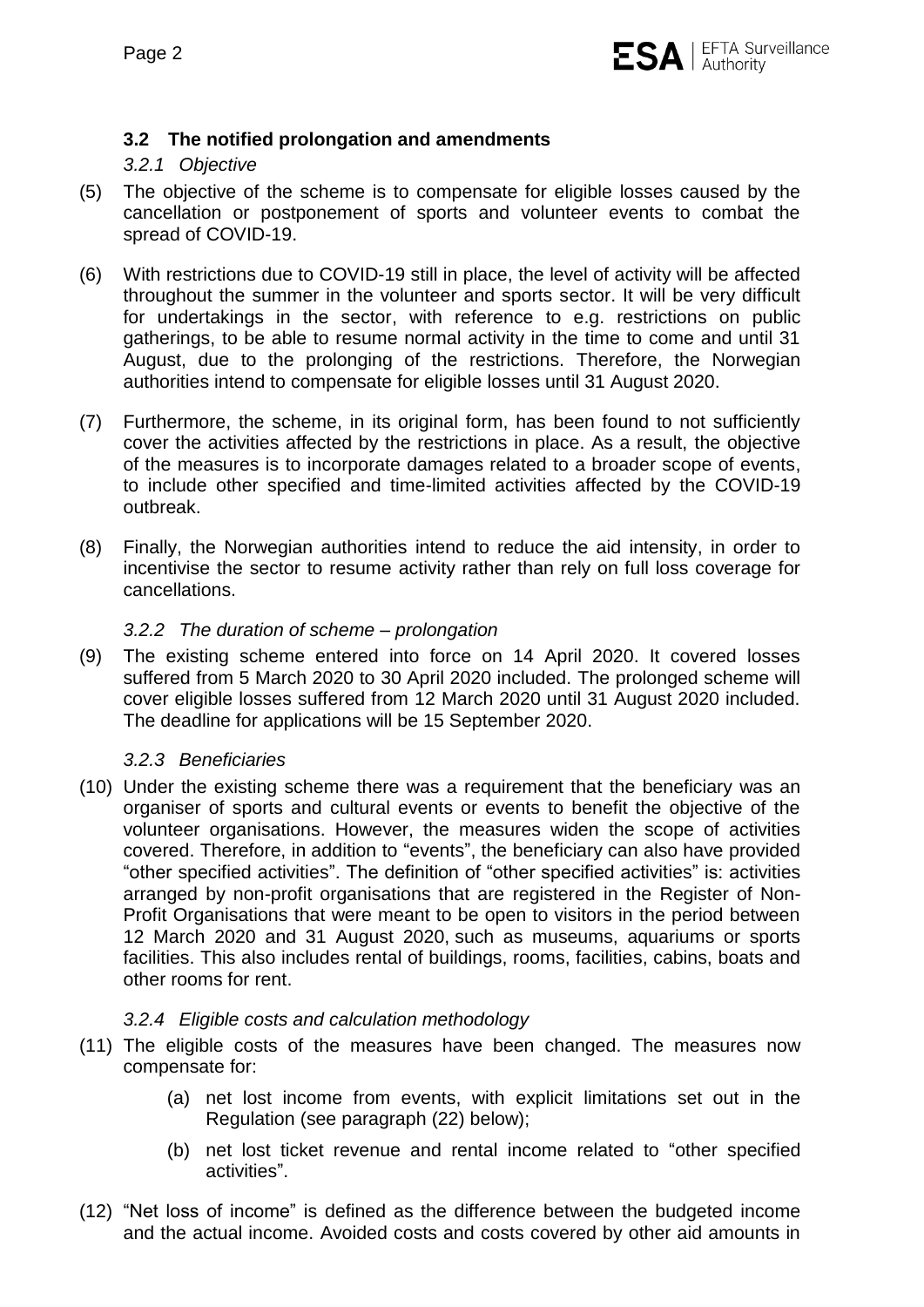

relation to COVID-19 shall be deducted. The net loss of income must be documented by referring to accounts from previous and comparable events or activities.

- (13) Eligible costs, when it comes to other specified activity mentioned in letter b, is net lost ticket revenue, related to activities open for visitors, offered by the beneficiaries, and beneficiaries' net lost rental income.
- (14) The losses must be directly linked to the Government's regulations limiting events or other specified activities due to the COVID-19 outbreak. The scheme applies to eligible net losses of income related to events or other specified activities, which by Government advice or order have been fully or partially cancelled or postponed.
- (15) Only loss that is related to COVID-19 and Government restrictions on number of people gathered will, by referring to net income from similar arrangements in 2019 or other previous years, be eligible costs under this scheme and entitled to compensation.
- (16) In the application form, the applicants must confirm that the loss of income, for which compensation is sought, is a consequence of a recommendation or decision by public authorities and that all conditions in the Regulation (see paragraph [\(22\)](#page-3-0) below) are fulfilled.
- (17) The Norwegian Gaming and Foundation Authority ("NGFA") will perform *ex post* control, based on a risk assessment of the applicants and the information provided, included documented accounting from previous and comparable events and activities. With the exception of the relevant changes made under the measures, the *ex post* control under the measures will remain the same as in the existing scheme. The NGFA will also perform *ex ante* control of the application amount for all applicants, by comparing the amount with information they have on the organisations' total budget and costs.
- (18) When calculating the net losses that will be compensated, the beneficiary must also take into account and make use of any insurance agreements, contract clauses (for example that there is no obligation to refund tickets if the event is cancelled due to force majeure) or other relevant rights that may reduce the loss of income.
- (19) Losses not eligible for compensation are listed in Section 2-3 of the Regulation (see paragraph [\(22\)](#page-3-0) below). Therefore, losses related to sponsorship and advertising revenues, donations, membership revenues, training fees and fund raisers will not be covered under the measures.

#### *3.2.5 Aid intensity*

(20) The aid intensity of the scheme is reduced from 100% to 70% under the proposed amendments.

### **3.3 National legal basis and aid granting authority**

(21) The scheme is administered by the NGFA, on the basis of the budget proposition Prop. 127 S (2019–2020).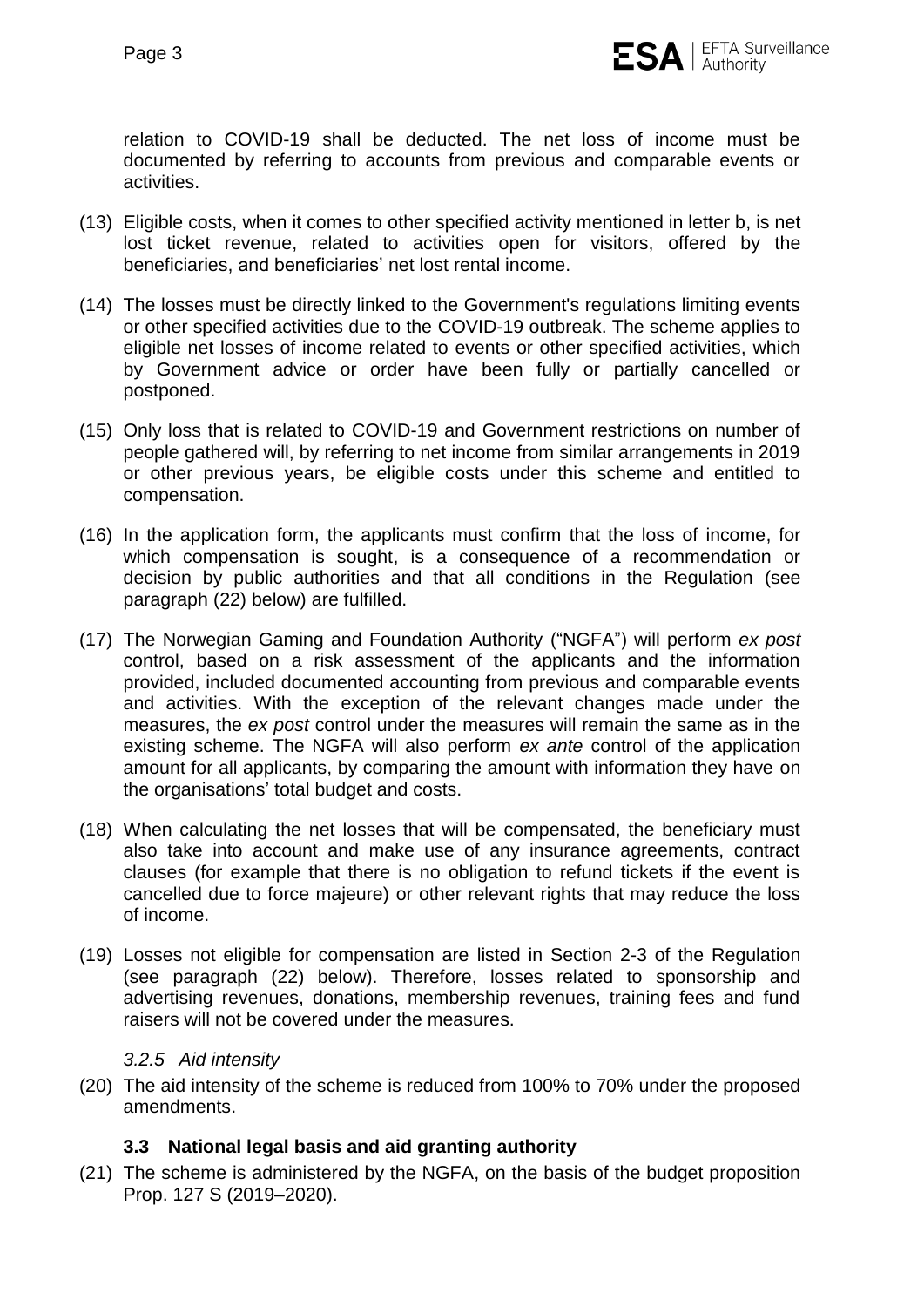

<span id="page-3-0"></span>(22) The national legal framework for the scheme is set out in the Regulation on a temporary compensation scheme for the volunteer- and sports sector due to the COVID-19 outbreak ("the Regulation"). The Regulation has been revised and simplified due to the notified amendments.

#### **3.4 Budgetary implications**

(23) The total budget of the scheme is increased from NOK 700 million to NOK 1.87 billion (approx. EUR 175 million).<sup>4</sup>

### **3.5 Commitments from the Norwegian authorities**

- (24) The Norwegian authorities commit to ensure that beneficiaries repay any overcompensation, should the *ex post* assessment show that the total aid received by an individual beneficiary to compensate the damage caused by the COVID-19 outbreak exceeds the total amount of the damage suffered by the beneficiary.
- (25) The Norwegian authorities confirm that aid is excluded for any applicant that is responsible for the damage suffered and/or or did not conduct their activities with due diligence or in compliance with applicable legislation or did not take any measure to mitigate their damages.
- (26) The Norwegian authorities confirm that the payment made to beneficiaries shall be net of any amount recovered by insurance, litigation, arbitration or other source for the same damage. If the aid is paid out before the insurance, the authorities will recover the insurance amount from the beneficiary.
- (27) The Norwegian authorities commit to provide a report no later than 1 year after the date of the decision, specifying the amount of compensation and recoverable advances granted.

### **4 Presence of state aid**

- (28) Article 61(1) of the EEA Agreement reads as follows: "Save as otherwise provided in this Agreement, any aid granted by EC Member States, EFTA States or through State resources in any form whatsoever which distorts or threatens to distort competition by favouring certain undertakings or the production of certain goods shall, in so far as it affects trade between Contracting Parties, be incompatible with the functioning of this Agreement."
- (29) The qualification of a measure as aid within the meaning of this provision therefore requires the following cumulative conditions to be met: (i) the measure must be granted by the State or through State resources; (ii) it must confer an advantage on an undertaking; (iii) favour certain undertakings (selectivity); and (iv) threaten to distort competition and affect trade.
- (30) ESA has concluded that the scheme constitutes state aid within the meaning of Article 61(1) of the EEA Agreement.<sup>5</sup> There is nothing in the current notification which alters this conclusion. The prolonged scheme will cover eligible losses suffered from 12 March 2020 until 31 August 2020 included and it will widen the scope of activities covered.

 4 Exchange rate: NOK 1 = EUR 0.094, 13.07.2020.

<sup>&</sup>lt;sup>5</sup> ESA's **Decision No 033/20/COL** of 3 April 2020 on COVID-19 Compensation scheme for the cancellation or postponement of sports or volunteer events.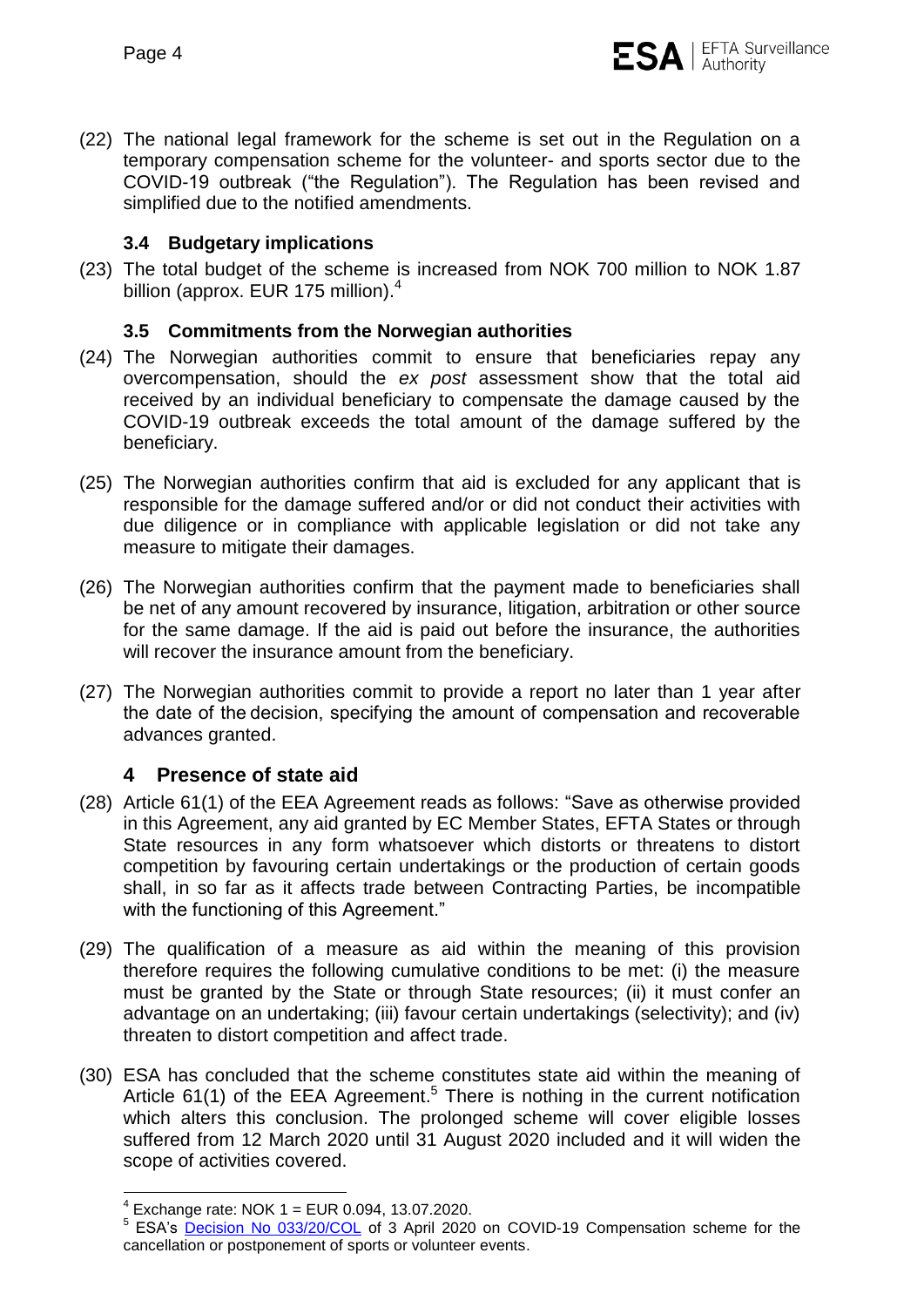(31) On this basis, ESA concludes that the measures constitute state aid within the meaning of Article 61(1) of the EEA Agreement.

# **5 Procedural requirements**

- (32) Pursuant to Article 1(3) of Part I of Protocol 3 to the Agreement between the EFTA States on the Establishment of a Surveillance Authority and a Court of Justice ("Protocol 3"): "The EFTA Surveillance Authority shall be informed, in sufficient time to enable it to submit its comments, of any plans to grant or alter aid. … The State concerned shall not put its proposed measures into effect until the procedure has resulted in a final decision."
- (33) The Norwegian authorities have notified the measures and have not let the amendments and prolongation enter into force yet. They have therefore complied with the obligations under Article 1(3) of Part I of Protocol 3.

## **6 Compatibility**

- (34) ESA must declare state aid compatible with the functioning of the EEA Agreement under its Article 61(2)(b) provided that certain compatibility conditions are fulfilled. That provision reads: "The following shall be compatible with the functioning of this Agreement: aid to make good the damage caused by natural disasters or exceptional occurrences". ESA has no discretion in assessing the compatibility of aid that falls within this category and meets the terms of Article 61(2)(b) of the EEA Agreement.
- (35) ESA concluded in [Decision No 033/20/COL](https://www.eftasurv.int/cms/sites/default/files/documents/gopro/5324-College%20Decision%20033%2020%20COL%20-%20State%20aid%20-%20Norway%20-%20Compensation%20scheme%20for%20the%20cancellation%20or%20postponement%20of%20spor.pdf) that the scheme is compatible with the functioning of the EEA Agreement pursuant to its Article 61(2)(b). The notified amendments and the prolongation of the scheme do not alter those conclusions.
- (36) The amended basis for loss calculations does not alter the finding that the scheme is compatible with the functioning of the EEA Agreement under its Article 61(2)(b). By further limiting the compensation to net lost income from events and other activities covered, i.e. net lost ticket revenue and rental income, as well as deducting avoided costs, sponsorship and advertising revenues, donations, membership revenues, training fees and fund raisers, the measures enhance the avoidance of overcompensation. The reduced aid intensity further facilitates the avoidance of overcompensation.
- (37) The notified amendments to the activities covered by the scheme, i.e. to include "other specified activities" as defined in Section 3.2.3, do not alter the previous finding of compatibility of the scheme. The included activities are only eligible for compensation for lost ticket revenue as a result of the COVID-19 outbreak. Moreover, the mechanisms and commitments in place contribute to the avoidance of overcompensation.
- (38) Furthermore, ESA considers that the notified prolongation is appropriate, given the challenges which it is meant to facilitate, due to the ongoing economic effects of the COVID-19 outbreak.
- (39) In light of the above, ESA finds that the notified measures are consistent with the logic of the scheme and that they are proportionate under the circumstances, caused by the exceptional occurrence of the COVID-19 outbreak.